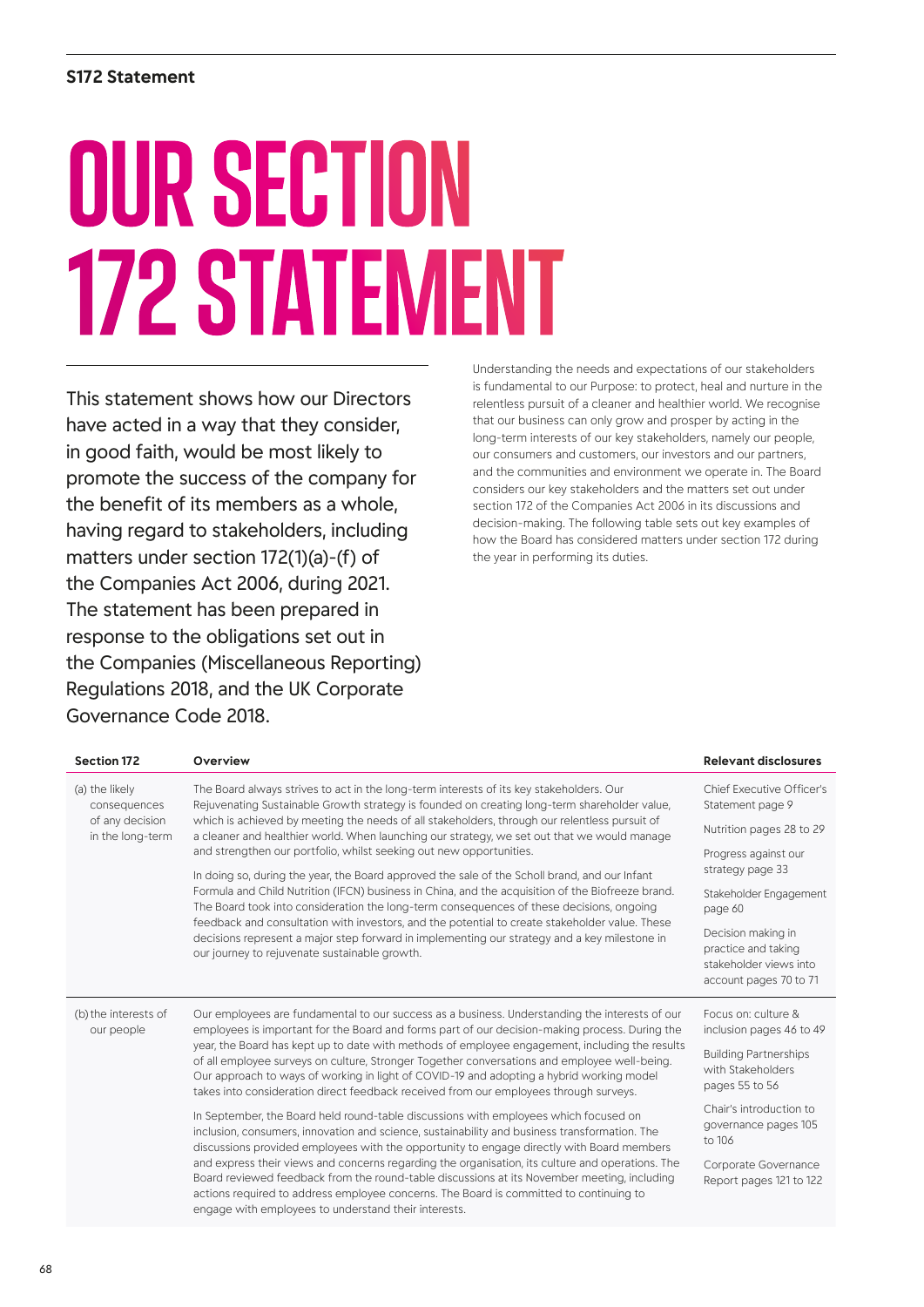| <b>Section 172</b>                                                                                     | Overview                                                                                                                                                                                                                                                                                                                                                                                                                                                                                                                                                                                                                                                                                                                                                                                                                                                                                                                                                                                                                                                                                                                                                                                                                                                                                                                                                                                                                                                                                                                                                                                                                                                                                                                                                                                                                                                                                                                                                                                                                                                                                                                                                                   | <b>Relevant disclosures</b>                                                                                                                                                                                                                                                                                                                                                                                                                                                       |
|--------------------------------------------------------------------------------------------------------|----------------------------------------------------------------------------------------------------------------------------------------------------------------------------------------------------------------------------------------------------------------------------------------------------------------------------------------------------------------------------------------------------------------------------------------------------------------------------------------------------------------------------------------------------------------------------------------------------------------------------------------------------------------------------------------------------------------------------------------------------------------------------------------------------------------------------------------------------------------------------------------------------------------------------------------------------------------------------------------------------------------------------------------------------------------------------------------------------------------------------------------------------------------------------------------------------------------------------------------------------------------------------------------------------------------------------------------------------------------------------------------------------------------------------------------------------------------------------------------------------------------------------------------------------------------------------------------------------------------------------------------------------------------------------------------------------------------------------------------------------------------------------------------------------------------------------------------------------------------------------------------------------------------------------------------------------------------------------------------------------------------------------------------------------------------------------------------------------------------------------------------------------------------------------|-----------------------------------------------------------------------------------------------------------------------------------------------------------------------------------------------------------------------------------------------------------------------------------------------------------------------------------------------------------------------------------------------------------------------------------------------------------------------------------|
| (c) the need to<br>foster business<br>relationships<br>with our key<br>stakeholders                    | The Board understands the importance of fostering business relationships with key stakeholders.<br>During the year, the Board took part in listening sessions on the topics of nutrition, ecosystems,<br>biodiversity and nature-based solutions. At these sessions the Board heard perspectives from<br>external panellists including investors, suppliers, academics and NGOs. Board members were<br>invited to ask questions during the session and discuss next steps.<br>In our efforts to provide access to the highest quality health and hygiene products, we<br>were proud to be named a Principal Partner, and the official hygiene partner at COP26. Key<br>management personnel attended the conference including our CEO, where a broad range of<br>events were held with government ministers, leading academics and civil society leaders. This<br>enabled us to better understand the interests and aims of those stakeholders and also develop<br>our own activities in support whilst also creating opportunities for our business. The significant<br>impact of climate change on health was a key theme of our engagement at COP26, alongside<br>our ability to connect with customers and consumers to develop joint activities to combat<br>climate change. As the official hygiene partner for the conference, we demonstrated Reckitt's<br>ability to protect the health of tens of thousands of people at such events through effective<br>hygiene interventions and protective self-care. This supported the organising parties of the<br>United Nations and the UK Government in running a safe and valuable conference.                                                                                                                                                                                                                                                                                                                                                                                                                                                                                                                        | Sustainability Ambitions<br>pages 16 to 17<br>Focus on: COP26<br>pages 20 to 21<br>Stakeholder<br>Engagement pages 52<br>to 65<br><b>CRSEC Committee</b><br>Report pages 141 to 147                                                                                                                                                                                                                                                                                               |
| (d) the impact of<br>Reckitt's<br>operations on<br>the community<br>and the<br>environment             | Sustainability is central to our Purpose and runs through everything we do. We understand<br>as a business the effects our operations have on the environment and the need to embed<br>sustainability to create positive impacts for both communities and the wider society in which<br>they operate, as well as for our business. During 2021, we built on our commitment to combat<br>climate change through science-based targets for carbon reduction by 2030 and as a key<br>milestone, our ambition is to be carbon neutral across our value chain by 2040. In March 2021,<br>our sustainability ambitions to 2030 were approved by the Board. We are focused on our impact<br>through our purpose-led brands and innovative products; sustaining a healthier planet through:<br>our work on climate change, natural resources and biodiversity; and enabling a fairer society<br>through our activity in our own business and across our value chain to support inclusion,<br>strengthen human rights and support for sustainable livelihoods. Our goals of reaching half the<br>world with purpose-led brands to enable more people to lead cleaner, healthier lives, and of<br>engaging two billion people through our programmes and campaigns, are designed to create<br>lasting impact in communities and with our stakeholders. They also strengthen impact within<br>our business. At COP26, we demonstrated how we can engage consumers to help tackle<br>climate change, using our innovative products to reduce energy usage in their daily lives and<br>create impact at scale alongside our own work to do the same in our value chain.<br>Our Board is responsible for overseeing, considering and reviewing the Group's environmental,<br>social and governance (ESG) strategy, as outlined in its Schedule of Matters Reserved for the<br>Board. The Board delegates regular oversight of sustainability to the Corporate Responsibility,<br>Sustainability, Ethics and Compliance (CRSEC) Committee. The CRSEC Committee reviews<br>our sustainability objectives and progress against our targets, and reports on these to the<br>Board regularly. | <b>Chief Executive Officer's</b><br>Statement page 9<br>Sustainability Ambitions<br>pages 16 to 17<br>Key Performance<br>Indicators page 18 to 19<br>Focus on: COP26<br>pages 20 to 21<br>Stakeholder Engagement<br>pages 53 and 64<br>Our TCFD Summary<br>pages 66 to 67<br>Decision-making in<br>practice and taking<br>shareholder views into<br>account pages 70 to 71<br>Non-Financial Information<br>Statement page 73<br><b>CRSEC Committee</b><br>Report pages 143 to 144 |
| (e) the desirability<br>of maintaining a<br>reputation for<br>high standards<br>of business<br>conduct | The Board is responsible for monitoring our culture and values, and the delivery of our strategy<br>can only be achieved with the highest standards of business conduct. All Directors must act with<br>integrity, lead by example, and promote the company's culture and values. We aim to create the<br>space and opportunities to help our employees make a difference and do the right thing, always.<br>Our Freedom to Succeed employee value proposition aims to instil, promote, reinforce, and<br>reward the positive behaviours and attributes that make that real. Our focus is on maintaining<br>an open, positive and inclusive culture by promoting continuing dialogue across Reckitt.<br>Connections are forged across Reckitt in many ways, including Board site visits, virtual townhalls,<br>regular CEO emails to employees and all-employee surveys. Our Compass and Leadership<br>Behaviours monitor a consistent standard of cultural expectations across the Company.<br>The CRSEC Committee reports to the Board after each of its meetings, providing an update<br>on Reckitt's ethics and compliance priorities, including the Group's Speak Up programme.                                                                                                                                                                                                                                                                                                                                                                                                                                                                                                                                                                                                                                                                                                                                                                                                                                                                                                                                                                                       | Focus on: Culture &<br>Inclusion pages 46 to 49<br>Chair's introduction to<br>governance page 104<br>Corporate Governance<br>Report pages 121 to 122<br>Report of Directors'<br>page 190                                                                                                                                                                                                                                                                                          |
| (f) the need to act<br>fairly as<br>between<br>Reckitt's<br>shareholders                               | The 2021 Annual General Meeting (AGM) provided an opportunity for the Board to engage<br>directly with shareholders. Due to the ongoing COVID-19 pandemic, the AGM was held as a<br>closed meeting. Despite being unable to meet shareholders in person, we invited shareholders<br>to submit questions in advance of the meeting or during the meeting in real time.<br>In addition, during the year, we were pleased to launch our investor seminar series. The series<br>seeks to provide 'bite-size' look-ins on the progress we have made in our transformation to<br>deliver sustainable growth. The first event provided investors with an opportunity to hear from<br>the broader senior management team, including overviews on the business units and specific<br>areas of the business such as R&D and innovation.                                                                                                                                                                                                                                                                                                                                                                                                                                                                                                                                                                                                                                                                                                                                                                                                                                                                                                                                                                                                                                                                                                                                                                                                                                                                                                                                              | Stakeholder Engagement<br>page 60<br>Chair's introduction to<br>governance page 107                                                                                                                                                                                                                                                                                                                                                                                               |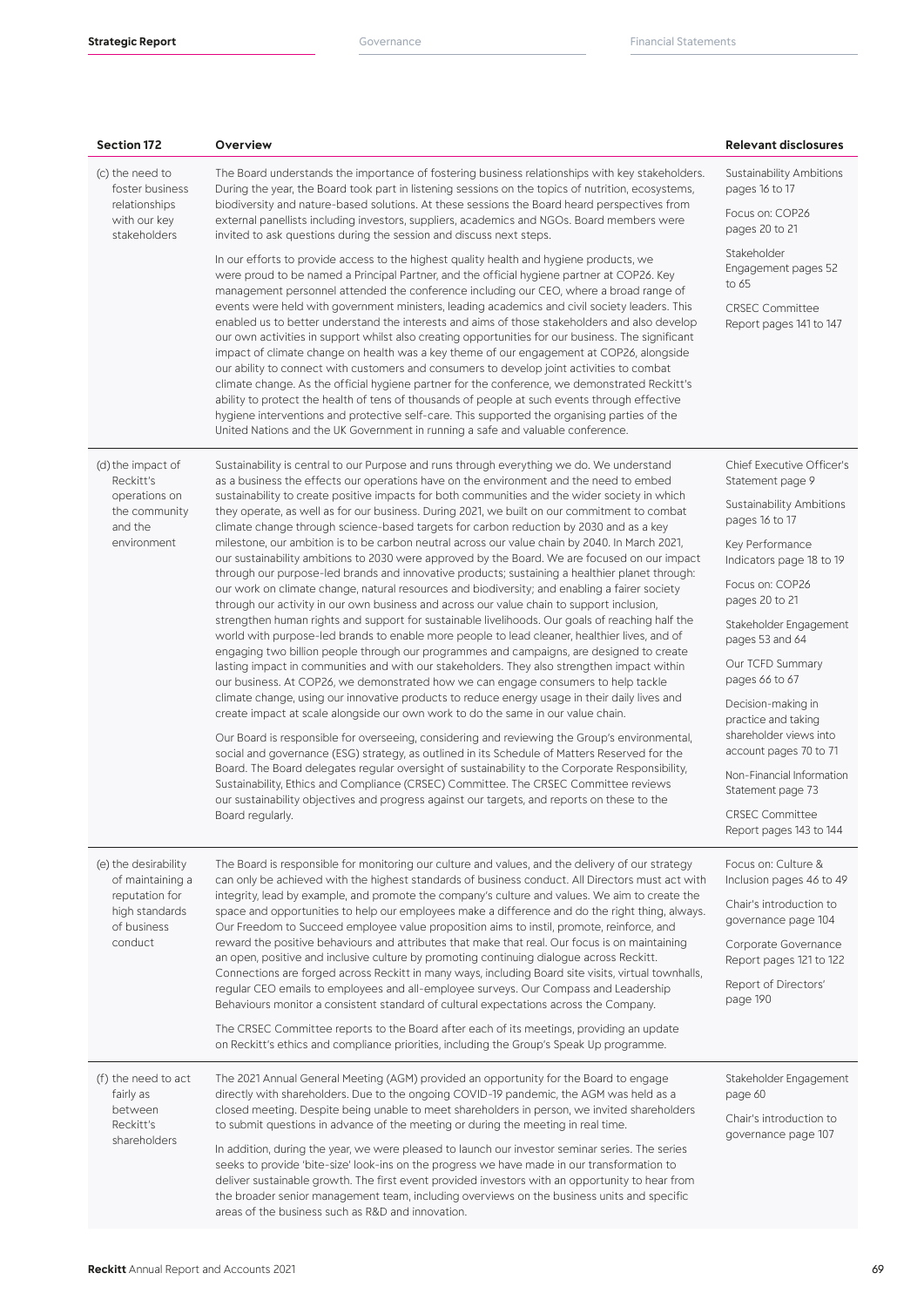# DECISION-MAKING IN PRACTICE AND TAKING STAKEHOLDER VIEWS INTO ACCOUNT

## SALE OF IFCN CHINA

During the year we took decisive action to strengthen our portfolio, following a strategic review of the IFCN business in China. The Board carefully considered the proposal to sell Reckitt's IFCN business in China. Board discussions identified that trading conditions had been difficult for the IFCN business in China including, as a result of the ongoing restrictions on cross-border trade between Hong Kong S.A.R. and mainland China, the impact of increased local competition, and a slowing down of birth rates. Additionally, operating margins had been impacted by product write-offs due to lack of trade between Hong Kong S.A.R. and mainland China. The COVID-19 pandemic and the resultant recession had further impacted IFCN performance in China.

As part of the Board's decision-making, stakeholder views were considered including feedback from investors and the need to create long-term value for shareholders. The Board assessed in detail the strategic options for the IFCN business in line with the Group strategy, assessing the advantages and disadvantages for stakeholders of selling the IFCN business in China. In addition, the Board reviewed how IFCN China could be separated efficiently, including separation of the corporate structure while also considering the impact on corporate functions, including employees. The Board also ensured protection for the employees through provisions in the sale and purchase agreement.

After a thorough review, the Board announced the sale of IFCN China to investment company, Primavera. The Board considered the long-term interests of stakeholders and concluded that the sale of IFCN China would create stakeholder value and be in the best interests of the company, aligning to our strategy and growth expectations. Our Nutrition business is now stronger and more concentrated in markets such as North America, Latin America, and ASEAN.

### RB REBRANDING AS RECKITT

The Board considered management's proposal to rebrand as Reckitt, to reflect the company's renewed Purpose, Fight, Compass, and Leadership Behaviours. The Board reviewed the proposal for the rebranding as Reckitt, considering the benefits for stakeholders in the long term. Stakeholder perspectives played a key role in the Board's decision to approve and subsequently launch the new Reckitt brand. During the decision-making process, the Board reflected on the 200-year history of the company, the transformation journey of the business and our current corporate Purpose. The new Reckitt name draws upon the legacy of the founders of the business as well as our connection to Hull, UK. Reckitt reflects the existing widespread usage of Reckitt by key stakeholders and is clearer, simpler and more memorable, whilst retaining positive associations with the company's heritage.

The importance of branding formed part of Board discussion, noting that branding acts as a trust mark for our stakeholders, most notably employees, customers, and investors – but also governments, regulators, civil society (NGOs) and increasingly our consumers. The Board acknowledged that global digitisation, including the internet and social media, has made corporate brands more visible and increasingly valuable. Creating a consistent and visible brand online allows our consumers, customers and partners to get a deeper and clearer view of our behaviour and



performance, influencing opinions and decision-making about our products, as well as whether to invest in, partner with, or work for Reckitt. In addition, the Board considered that stakeholders expect heightened levels of transparency and that in attracting talent and potential employees, they look for companies with a good corporate reputation which are aligned to their values. The redevelopment of the corporate identity from RB to Reckitt is a key milestone for the company's ongoing journey of transformation towards sustainable growth and reflects our renewed Purpose and strategy. The new brand is built on how stakeholders recognise the brand; it is more powerful, consistent, and impactful.